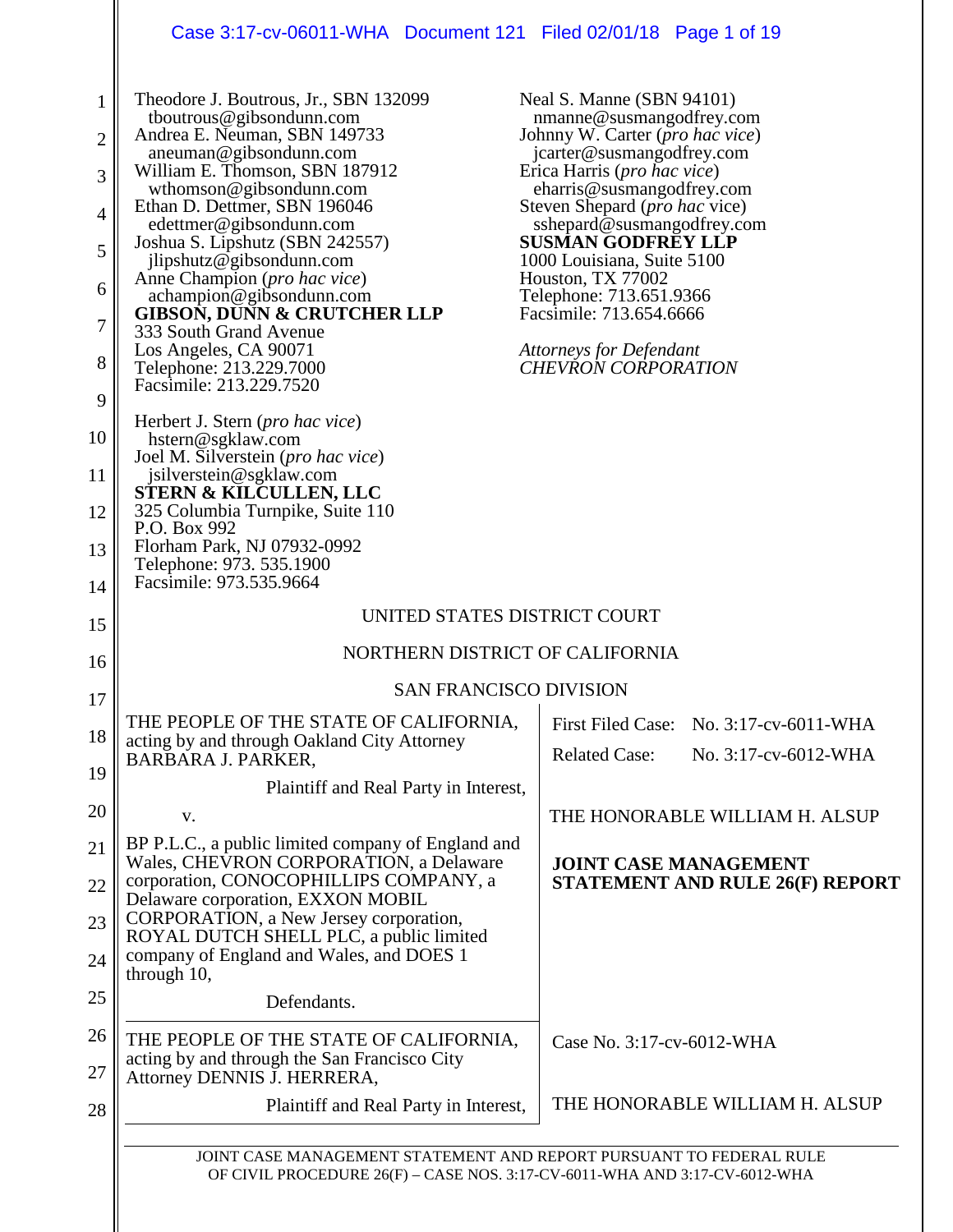### Case 3:17-cv-06011-WHA Document 121 Filed 02/01/18 Page 2 of 19

| 1              | V.                                                                                                                                                                                                                                            |                                                                 |
|----------------|-----------------------------------------------------------------------------------------------------------------------------------------------------------------------------------------------------------------------------------------------|-----------------------------------------------------------------|
| $\overline{2}$ | BP P.L.C., a public limited company of England and<br>Wales, CHEVRON CORPORATION, a Delaware<br>corporation, CONOCOPHILLIPS COMPANY, a<br>Delaware corporation, EXXON MOBIL<br>CORPORATION, a New Jersey corporation,<br>ROYAL DUTCH SHELL PL | <b>JOINT CASE MANAGEMENT</b><br>STATEMENT AND RULE 26(F) REPORT |
| 3              |                                                                                                                                                                                                                                               |                                                                 |
| $\overline{4}$ |                                                                                                                                                                                                                                               |                                                                 |
| 5              | through 10,                                                                                                                                                                                                                                   |                                                                 |
| 6              | Defendants.                                                                                                                                                                                                                                   |                                                                 |
| 7              |                                                                                                                                                                                                                                               |                                                                 |
| $8\,$          |                                                                                                                                                                                                                                               |                                                                 |
| 9              |                                                                                                                                                                                                                                               |                                                                 |
| 10             |                                                                                                                                                                                                                                               |                                                                 |
| 11             |                                                                                                                                                                                                                                               |                                                                 |
| 12             |                                                                                                                                                                                                                                               |                                                                 |
| 13             |                                                                                                                                                                                                                                               |                                                                 |
| 14             |                                                                                                                                                                                                                                               |                                                                 |
| 15             |                                                                                                                                                                                                                                               |                                                                 |
| 16             |                                                                                                                                                                                                                                               |                                                                 |
| 17             |                                                                                                                                                                                                                                               |                                                                 |
| 18             |                                                                                                                                                                                                                                               |                                                                 |
| 19             |                                                                                                                                                                                                                                               |                                                                 |
| 20             |                                                                                                                                                                                                                                               |                                                                 |
| 21             |                                                                                                                                                                                                                                               |                                                                 |
| 22             |                                                                                                                                                                                                                                               |                                                                 |
| 23             |                                                                                                                                                                                                                                               |                                                                 |
| 24             |                                                                                                                                                                                                                                               |                                                                 |
| 25             |                                                                                                                                                                                                                                               |                                                                 |
| 26             |                                                                                                                                                                                                                                               |                                                                 |
| 27             |                                                                                                                                                                                                                                               |                                                                 |
| 28             |                                                                                                                                                                                                                                               |                                                                 |
|                |                                                                                                                                                                                                                                               |                                                                 |
|                | JOINT CASE MANAGEMENT STATEMENT AND REPORT PURSUANT TO FEDERAL RULE                                                                                                                                                                           |                                                                 |
|                | OF CIVIL PROCEDURE 26(F) - CASE NOS. 3:17-CV-6011-WHA AND 3:17-CV-6012-WHA                                                                                                                                                                    |                                                                 |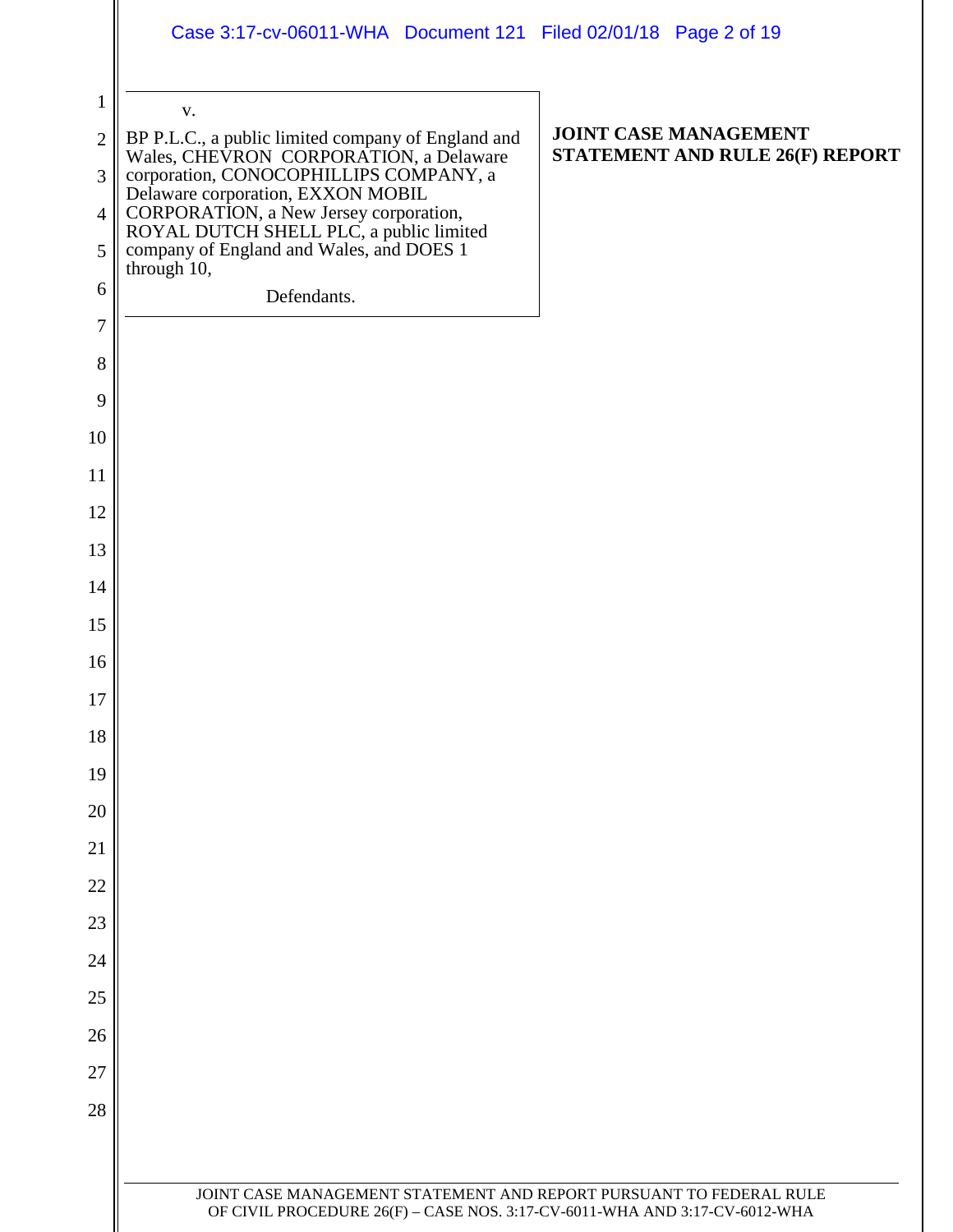#### Case 3:17-cv-06011-WHA Document 121 Filed 02/01/18 Page 3 of 19

1 2 3 4 5 6 7 8 9 10 11 Counsel for the People of the State of California, by and through San Francisco City Attorney Dennis J. Herrera and Oakland City Attorney Barbara J. Parker ("Plaintiffs"), and for BP P.L.C. ("BP"), Chevron Corporation ("Chevron"), ConocoPhillips Company ("ConocoPhillips"), Exxon Mobil Corporation ("ExxonMobil"), and Royal Dutch Shell ("Shell") (collectively, "Defendants") (all together, the "Parties"), met and conferred by telephone on January 18, 2018 to discuss pre-trial matters, including discovery and alternative dispute resolution ("ADR"). Pursuant to the Federal Rules of Civil Procedure, this Court's Civil Local Rules and ADR Local Rules, the Standing Order for All Judges of the Northern District of California, the Supplemental Order to Order Setting Initial Case Management Conference in Civil Cases Before Judge William Alsup, and this Court's Orders setting the Initial Case Management Conference for February 8, 2018, the Parties respectfully submit this Joint Case Management Statement and [Proposed] Order, and Rule 26(f) Report.<sup>[1](#page-2-0)</sup>

12

#### **1. JURISDICTION AND SERVICE**

13 14 15 16 **A.** *Joint Statement:* Plaintiffs filed these actions in California Superior Court in Oakland and San Francisco, respectively, purporting to assert claims under California state law. Defendants removed both actions to this District. Plaintiffs moved to remand and Defendants opposed. Oral argument on Plaintiffs' remand motion is scheduled before this Court on February 8, 2018.

17 18 19 20 **B.** *Plaintiffs' Statement:* Prior to removal, all Defendants were properly served in both actions. This District is a proper federal venue for these removed actions, and personal jurisdiction over all Defendants is proper. However, as explained in their pending motion to remand, Plaintiffs contend that this Court lacks subject matter jurisdiction over these actions.

21 22 23 24 25 26 **C.** *Defendants' Statement:* Plaintiffs' complaints raise federal law claims despite being cast as state law. These claims implicate longstanding federal government policies and federal laws concerning matters of uniquely national importance that necessarily raise disputed and substantial federal issues; they are completely preempted by federal law; they are based on Defendants' actions on federal lands/enclaves (including the Outer Continental Shelf) and at the direction of federal officers; and they relate to federal bankruptcy proceedings.

27

<span id="page-2-0"></span><sup>28</sup>  Submission of this Joint Case Management Statement and Rule 26(f) Report does not operate as an admission of any factual allegation or legal conclusion and is submitted subject to and without waiver of any right, defense, affirmative defense, claim, or objection, including lack of personal jurisdiction, insufficient process, or insufficient service of process.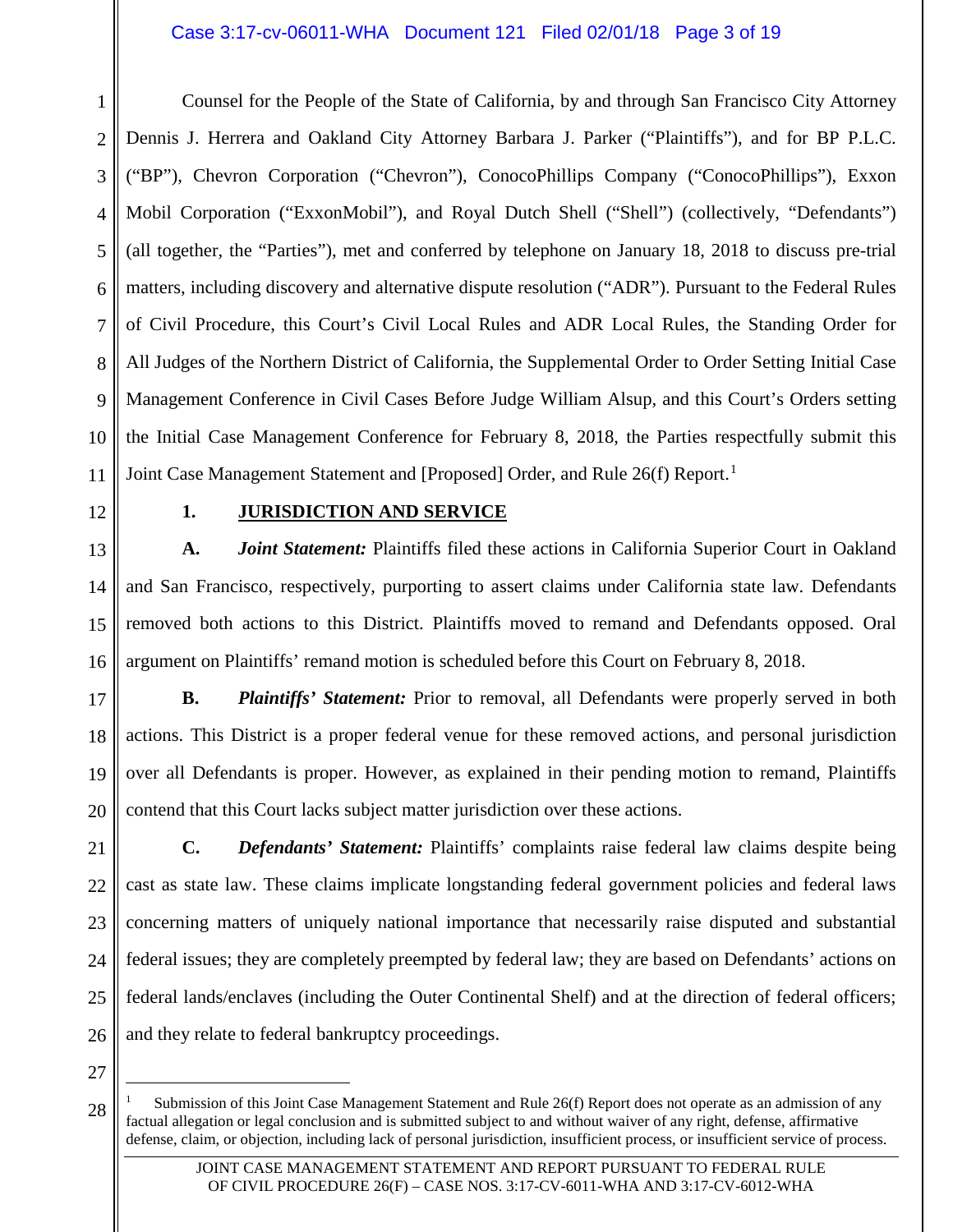#### Case 3:17-cv-06011-WHA Document 121 Filed 02/01/18 Page 4 of 19

1 2 3 4 BP, ConocoPhillips, ExxonMobil, and Shell contend personal jurisdiction is lacking over them. None of these Defendants is subject to general personal jurisdiction in California. Further, these Defendants contend that Plaintiffs have failed to adequately plead allegations enabling this Court to exercise specific personal jurisdiction in these actions.

5 6 7 Chevron, ConocoPhillips, and ExxonMobil do not dispute that venue is proper in the Northern District of California. BP and Shell do not waive their objections to venue in the Northern District of California, and reserve all their rights to move to dismiss on that ground.

8 9 10 11 12 Chevron, BP, ConocoPhillips, ExxonMobil, and Shell have been served or purportedly served in both actions. Chevron, ConocoPhillips, and ExxonMobil do not intend to challenge the sufficiency of service of process. BP and Shell do not waive their objections to the sufficiency of service of process, and reserve all their rights to move to dismiss on that ground. Chevron's third-party complaint against Statoil ASA has also been served.

13

#### **2. FACTS**

14 15 16 17 18 19 20 21 **A.** *Plaintiffs' Statement:* Defendants are the five largest investor-owned fossil fuel companies in the world as measured by their historical production of fossil fuels. The use of fossil fuels is the primary source of greenhouse gas pollution that causes global warming, a point scientists settled long ago. Defendants produced massive amounts of fossil fuels despite knowing, since at least the late 1970s, that massive fossil fuel usage would cause dangerous global warming. And Defendants did not simply produce fossil fuels. They engaged in large-scale, sophisticated advertising campaigns to promote pervasive fossil fuel usage and to portray fossil fuels as environmentally responsible, and denied mainstream climate science or downplayed the risks of global warming.

22 23 24 25 26 27 28 San Francisco and Oakland now must build sea walls and other infrastructure to protect human safety and public and private property from global warming-induced sea level rise. Global warmingdriven sea level rise has injured and continues to injure Plaintiffs by increasing coastal erosion, inundation of property, interference with the operation of public infrastructure, the reach of storm surges superimposed on higher seas, and flooding and flood risks. The rapidly rising sea along the Pacific Coast and in San Francisco Bay poses an imminent threat of catastrophic storm surge because any storm is superimposed on a higher sea level. Without the requested abatement fund remedy,

2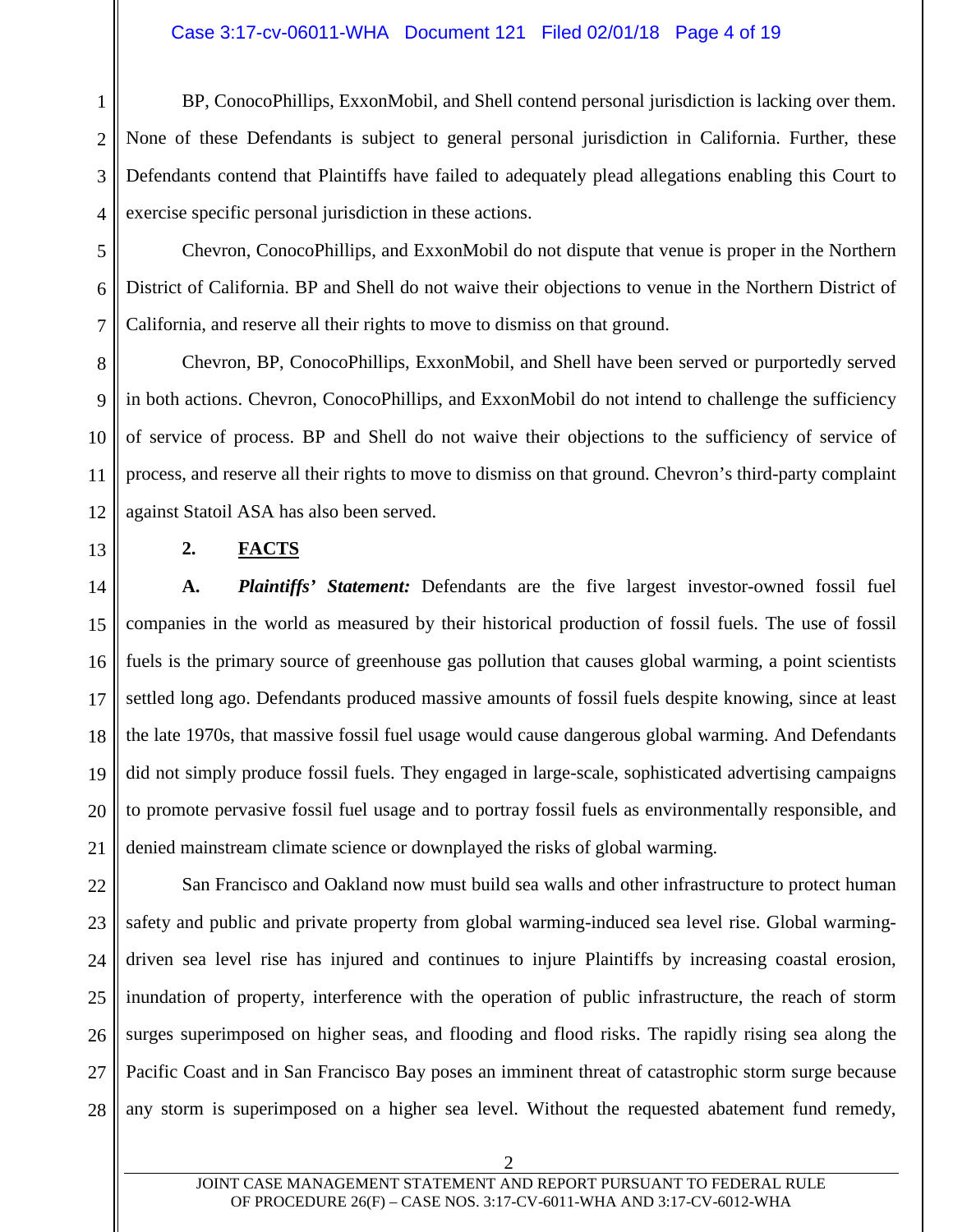#### Case 3:17-cv-06011-WHA Document 121 Filed 02/01/18 Page 5 of 19

Plaintiffs' injuries will continue and become increasingly severe over time.

2 3 4 5 6 7 8 9 10 **B.** *Defendants' Statement:* Defendants dispute Plaintiffs' allegations and deny any wrongdoing or liability. Plaintiffs' efforts to impose wholesale liability on Defendants—who are five entities of thousands participating in the vast, global fossil fuel industry—for claimed global climate change and all its alleged impacts, and for their own infrastructure problems, finds no basis in tort or any other law and no basis in fact. These claims fail based on, among other things, federal preemption and related doctrines, proximate causation requirements, the speculative nature of Plaintiffs' claims and other fatal deficiencies. Defendants also dispute Plaintiffs' alleged injuries. Any claimed damages, including future damages that may hypothetically occur, alleged to be caused by climate change are too tenuous, speculative, and uncertain to be accounted for with any certainty at this time.

11

1

### **3. LEGAL ISSUES**

12 13 14 15 16 17 18 19 20 **A.** *Plaintiffs' Statement:* These cases involve a single cause of action under California law. Plaintiffs allege that Defendants' production of massive amounts of fossil fuels, and promotion of pervasive use of fossil fuels, has caused a public nuisance, global warming-induced sea level rise, under California public nuisance law, including Civil Code sections 3479 and 3480. Plaintiffs seek an abatement fund to pay for necessary reconstruction, relocation, and protection of existing infrastructure and property, as well as additional adaptation measures that will be necessary to protect Plaintiffs from current and future sea level rise injuries caused by global warming. An order establishing an abatement fund is an appropriate equitable remedy for a public nuisance under California law.

21 22 23 24 This case does not seek to hold Defendants liable for their own emissions of greenhouse gases or to restrain Defendants from engaging in their businesses. This case seeks only to hold Defendants liable for the cost of abating a public nuisance caused by their massive and ongoing fossil fuel production and promotion activities.

25 26 27 28 **B.** *Defendants' Statement: Plaintiffs' claims are meritless. Defendants will seek dismissal* of Plaintiffs' claims because, among other reasons, they lack proximate causation, they are barred, preempted, and/or displaced by the United States Constitution, and multiple other federal and statutory doctrines. Through their complaints, Plaintiffs seek to expand and distort tort law well beyond that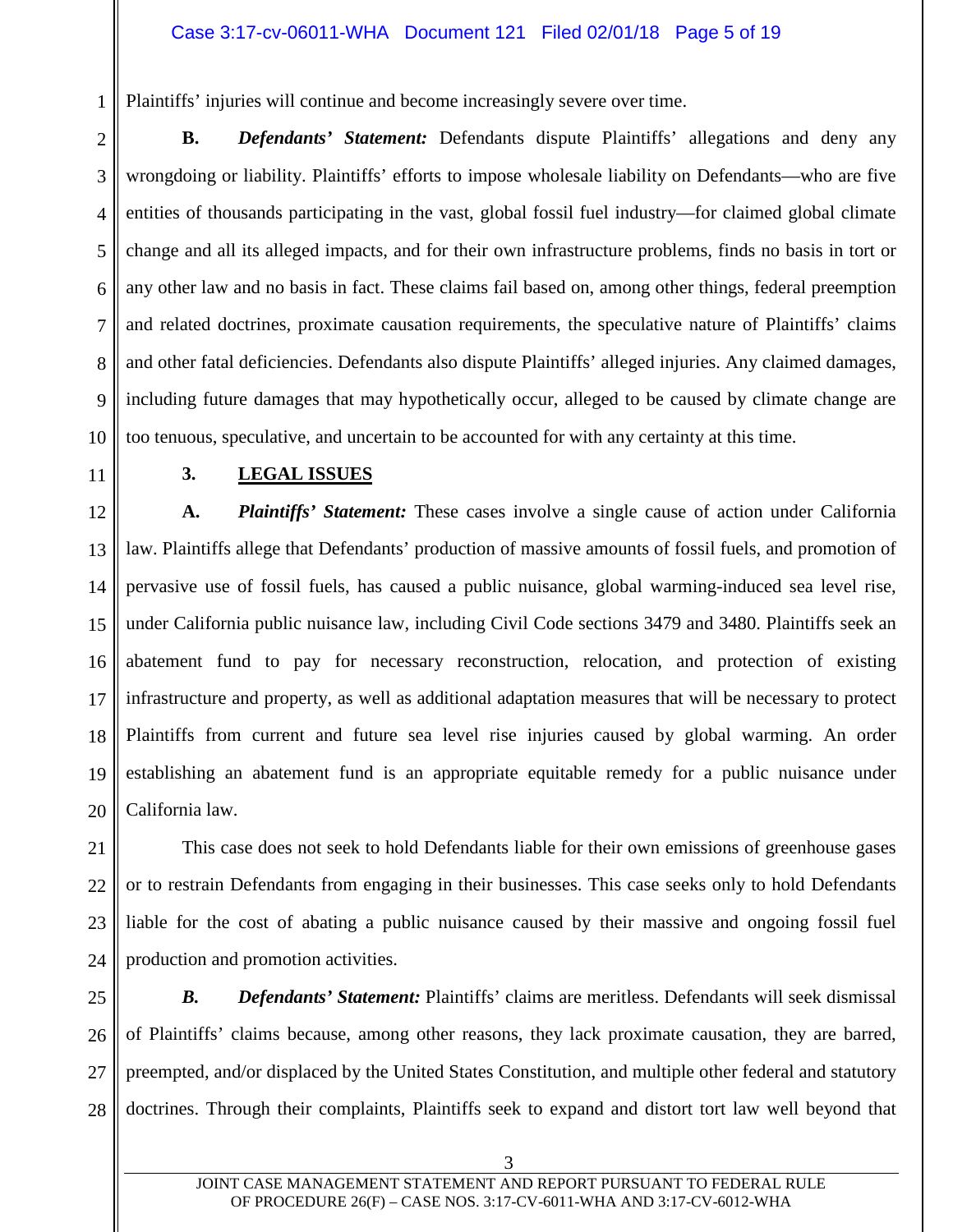#### Case 3:17-cv-06011-WHA Document 121 Filed 02/01/18 Page 6 of 19

1 2 3 4 5 recognized in any U.S. court. It is not surprising that prior tort actions based on alleged climate-change related harms have been dismissed on threshold grounds, including in this Circuit.<sup>[2](#page-5-0)</sup> Plaintiffs' sweeping allegations attack the entire fossil fuel industry and improperly seek to hold five companies within that vast industry responsible for global climate change and greenhouse gas emissions going back decades.

6 7 8 If these cases proceed beyond motions to dismiss, Defendants maintain that there are thousands of third parties that are necessary or indispensable to resolution of these cases or that otherwise ought to be joined, including the federal government and the state of California.

9

#### **4. MOTIONS**

10

### **A. Prior Motions**

11 12 13 On October 27, 2017, Plaintiffs sought to relate the Oakland and San Francisco actions. (Oakland ECF No. 31.) Defendants consented to this motion and on October 31, 2017, this Court granted the motion. (Oakland ECF No. 32.)

14 15 16 17 18 On November 2, 2017, Defendants filed an administrative motion to relate these cases to three similar actions brought by the Counties of Marin and San Mateo and the City of Imperial Beach ("the San Mateo Actions") currently pending before Judge Chhabria. On November 6, 2017, Judge Chhabria referred that motion to the Executive Committee. On November 8, 2017, the Executive Committee denied the motion. (San Mateo Action, ECF No. 175 (quoting Civil L.R. 3-12(a))).

19

### **B. Pending Motions**

20 21 Plaintiffs' motion to remand (Oakland ECF 81; S.F. ECF 64) is fully briefed and currently pending. The Court has scheduled a hearing on that motion for February 8, 2018 at 2:00 PM.

22

### **C. Anticipated Motions**

23 24 Plaintiffs intend to amend their complaints solely to substitute "ConocoPhillips" for named Defendant "ConocoPhillips Company," a subsidiary of ConocoPhillips. Plaintiffs are seeking to

25

<span id="page-5-0"></span><sup>26</sup>  <sup>2</sup> *See, e.g., Native Vill. of Kivalina v. ExxonMobil Corp*., 663 F. Supp. 2d 863, 872 (N.D. Cal. 2009) (dismissing global-warming federal nuisance claim for lack of standing and of judicially discoverable and manageable standards), *aff'd on other grounds*, 696 F.3d 849 (9th Cir. 2012) (holding that the Clean Air Act displaced federal common law claim

<sup>27</sup>  for global-warming public nuisance); *Connecticut v. Am. Elec. Power Co.,* 406 F. Supp. 2d 265 (S.D.N.Y. 2005) (dismissing global-warming public nuisance claims as nonjusticiable political questions), *rev'd,* 582 F.3d 309 (2d Cir.

<sup>28</sup>  2009), *rev'd*, *Am. Elec. Power Co. v. Connecticut*, 564 U.S. 410, 424 (2011) (holding that the Clean Air Act displaced federal common law claim for global-warming public nuisance).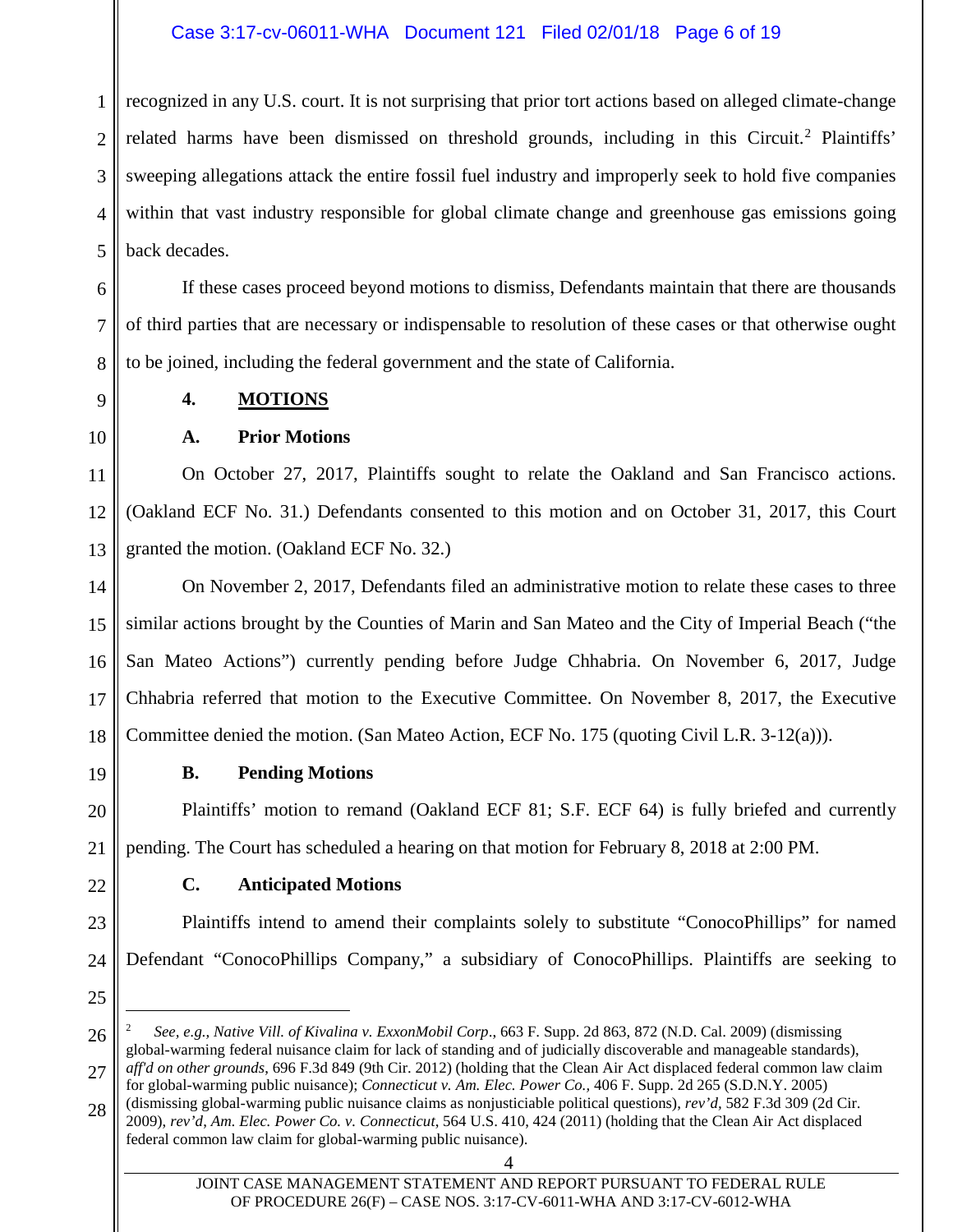#### Case 3:17-cv-06011-WHA Document 121 Filed 02/01/18 Page 7 of 19

1 2 3 4 stipulate with Defendants that such an amendment will not waive their objection to subject matter jurisdiction. If the Defendants will not agree to so stipulate, Plaintiffs intend to file a motion for an order from the Court granting permission to amend their complaints and providing that such amendment would not constitute a waiver of Plaintiffs' objection to subject matter jurisdiction.

5 6 7 The Defendants anticipate filing motions to dismiss pursuant to Fed. R. Civ. P. 12(b), including but not limited to Fed. R. Civ. P. 12(b)(2). Some Defendants, including BP and Shell, also intend to challenge the sufficiency of service of process as well as proper venue.

8 9 10 11 In addition, all Defendants anticipate filing dispositive motions to dismiss including under Fed. R. Civ. P. 12(b)(6), seeking to dismiss Plaintiffs' Complaints for failing to state a claim upon which relief may be granted. If necessary, Defendants also expect to move to stay discovery pending resolution of the motions to dismiss.

12 13 14 Some of the Defendants are considering bringing a motion to strike Plaintiffs' claims on the ground that the claims challenge Defendants' acts in furtherance of their rights of petition and free speech, such that the claims constitute strategic lawsuits against public participation ("SLAPPs").

15 16 17 18 19 One or more Defendants are considering bringing a motion to disqualify Plaintiffs' contingency counsel, Hagens Berman Sobol Shapiro LLP, on the ground that contingent-fee arrangements are expressly prohibited in public nuisance actions of this kind, and that Plaintiffs' contingency counsel has violated the requisite standard of neutrality through their longstanding campaigns against energy companies and by exercising improper control of this litigation.

20 21 22 23 In the event that any of Plaintiffs' claims remain after the Court's ruling on these anticipated motions to dismiss, some or all of the remaining Defendants expect to bring counter-claims, crossclaims, and third-party claims against other parties, and may likewise move to join third parties considered to be necessary or indispensable to resolution of this case.

24

Defendants also expect to file motion(s) for complete or partial summary judgment.

25 26 27 28 To the extent this Court were to grant remand, Defendants would seek a stay of remand to preserve their right to appeal, including because 28 U.S.C. Section 1447(d) grants an express right of appeal for cases removed "pursuant to section 1442." To preserve this right, Defendants would thus request that the Court temporarily stay any such order, and direct that it not be mailed to the State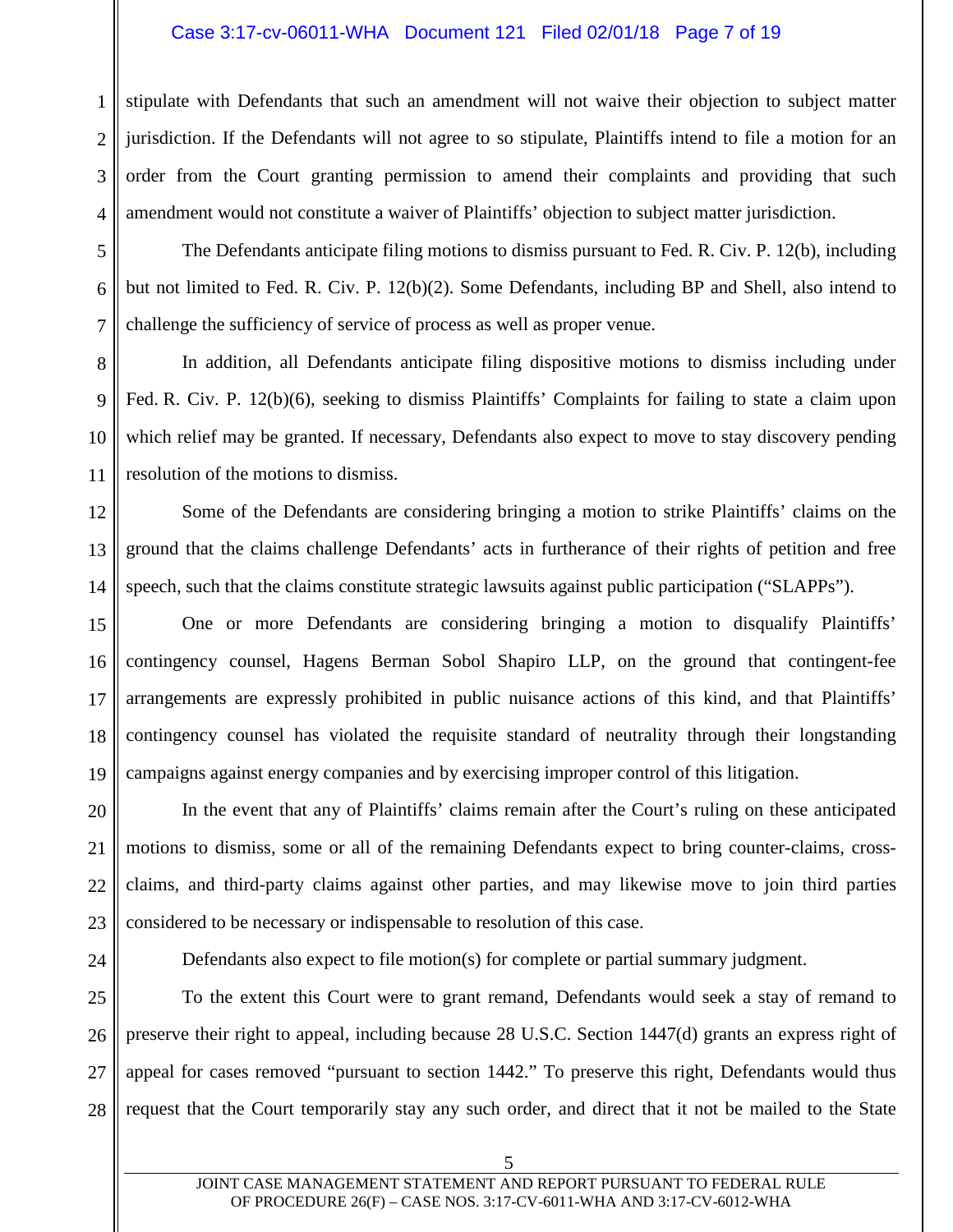1 2 Court under section 1447(c), to permit Defendants to appeal and to seek a stay pending completion of that appeal from this Court and, if necessary, the Ninth Circuit.

3

#### **5. AMENDMENT OF PLEADINGS**

4 5 6 7 8 9 10 11 12 A. Plaintiffs' Statement: If the case remains in federal court, Plaintiffs propose a deadline for filing or requesting approval to file amended pleadings of no later than five months after this Court's entry of a final order on Plaintiffs' Motion to Remand. This deadline would be subject to modification by consent of the parties or, upon the request of one or more parties, upon further order of this Court. Plaintiffs do not at this time expect to add parties or claims, other than amendment of the complaints to substitute the "ConocoPhillips" parent entity for the "ConocoPhillips Company" subsidiary discussed above. Plaintiffs reserve all rights to amend their pleadings, as necessary, upon review of Defendants' anticipated motions to dismiss and/or initial disclosures and discovery productions.

13 14 15 16 **B.** *Defendants' Statement:* Defendants reserve all their rights to oppose any proposed amended complaints, to add defenses to any amended complaints, and to bring counter-claims, crossclaims, and third-party claims as the litigation develops. Any time limits on Plaintiffs' ability to amend their complaints should not restrict Defendants' ability to bring claims or otherwise join third parties.

17

#### **6. EVIDENCE PRESERVATION**

18 19 20 21 22 23 Counsel certify they have reviewed the Guidelines Relating to the Discovery of Electronically Stored Information and confirm that on January 18, 2018, the parties met and conferred pursuant to Fed. R. Civ. P. 26(f) regarding reasonable and proportionate steps taken to preserve evidence relevant to the issues reasonably evident in this action. Pursuant to the Supplemental Order to Order Setting Initial Case Management Conference in Civil Cases Before Judge William Alsup, counsel state they have taken affirmative steps as necessary to comply with the Court's ESI Guidelines.

24

27

28

#### **7. DISCLOSURES**

25 26 **A.** *Joint Statement:* Pursuant to Fed. R. Civ. P. 26(a)(1)(C), all Parties object to exchanging Rule 26 Initial Disclosures and agree that it is premature for them to do so at this time.

**B.** *Plaintiffs' Statement:* Plaintiffs would be amenable, however, to the Court ordering the parties to make their Initial Disclosures within thirty (30) days of the Court's decision on the motion to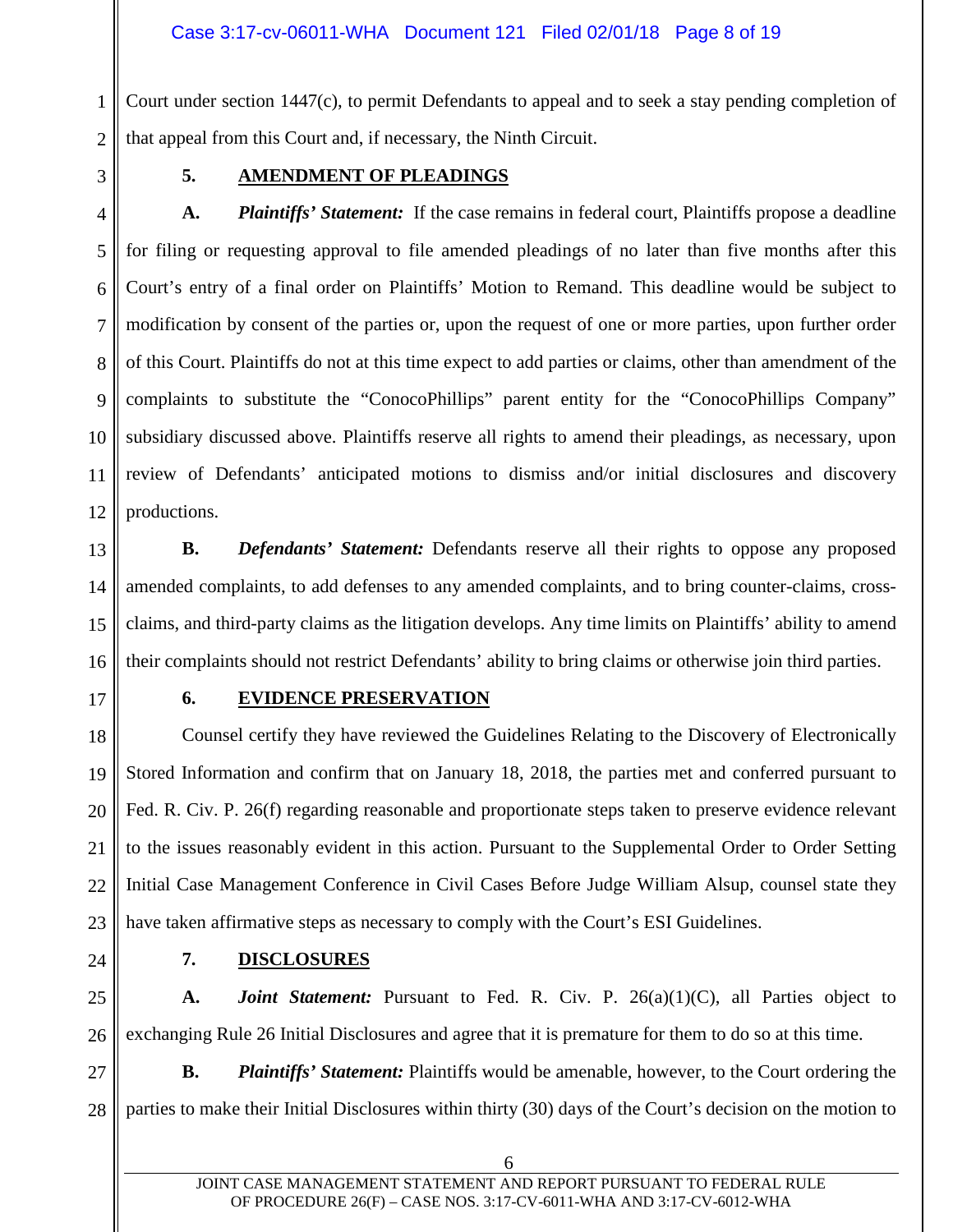1 remand if remand is denied and regardless of any appeal.

2 3 4 5 6 **C.** *Defendants' Statement:* Defendants contend that the exchange of Initial Disclosures should be postponed pending the Court's decision on Defendants' anticipated motions to dismiss. Until the jurisdictional and preliminary dispositive motions are decided, Defendants object to providing Initial Disclosures because the issue will either be moot or the Court's rulings could impact the scope of any remaining claim, especially given the overbreadth of the complaints.

7

### **8. DISCOVERY AND RULE 26(F) DISCOVERY PLAN**

8 9 **A. Discovery Taken to Date:** No discovery has been taken to date and the Parties have not identified any pending discovery disputes.

10

### **B. Anticipated Discovery**

*Anticipated Scope and Subjects of Discovery*

### 11

12

**1.** *Joint Statement:* The Parties agree that discovery should not commence at this time.

13 14 15 16 17 18 19 20 **2.** *Plaintiffs' Statement:* Plaintiffs at this time, without intending to limit the categories of information which they may seek through discovery, expect the scope of anticipated discovery against Defendants to include the matters set forth in the letter from Plaintiffs' counsel provided to Defendants as part of the Rule 26(f) conferral process. Plaintiffs do not intend to conduct discovery in phases or to limit discovery to any particular issues. Plaintiffs reserve the right to conduct discovery on additional subjects, and/or of a different scope, as may be necessary and otherwise in compliance with the Federal Rules of Civil Procedure and applicable local rules, standing orders, and/or orders of this Court.

21 22 23 If this case remains in federal court, Plaintiffs propose the discovery and pretrial schedule set forth in Exhibit A. Plaintiffs reserve the right to seek modification of their proposed discovery and pretrial schedule by stipulation and/or further order of the Court.

24 25 26 27 28 **3.** *Defendants' Statement:* Defendants will seek dismissal of these cases on multiple bases. Dismissal on the pleadings would make unnecessary the lengthy, burdensome, and costly discovery these cases could require. Moreover, any discovery prior to the Court ruling on the motions to dismiss is especially unjustified given the fatal lack of particularity in Plaintiffs' claims, which encompass the very fact that Defendants have been engaged in the fossil fuel business for many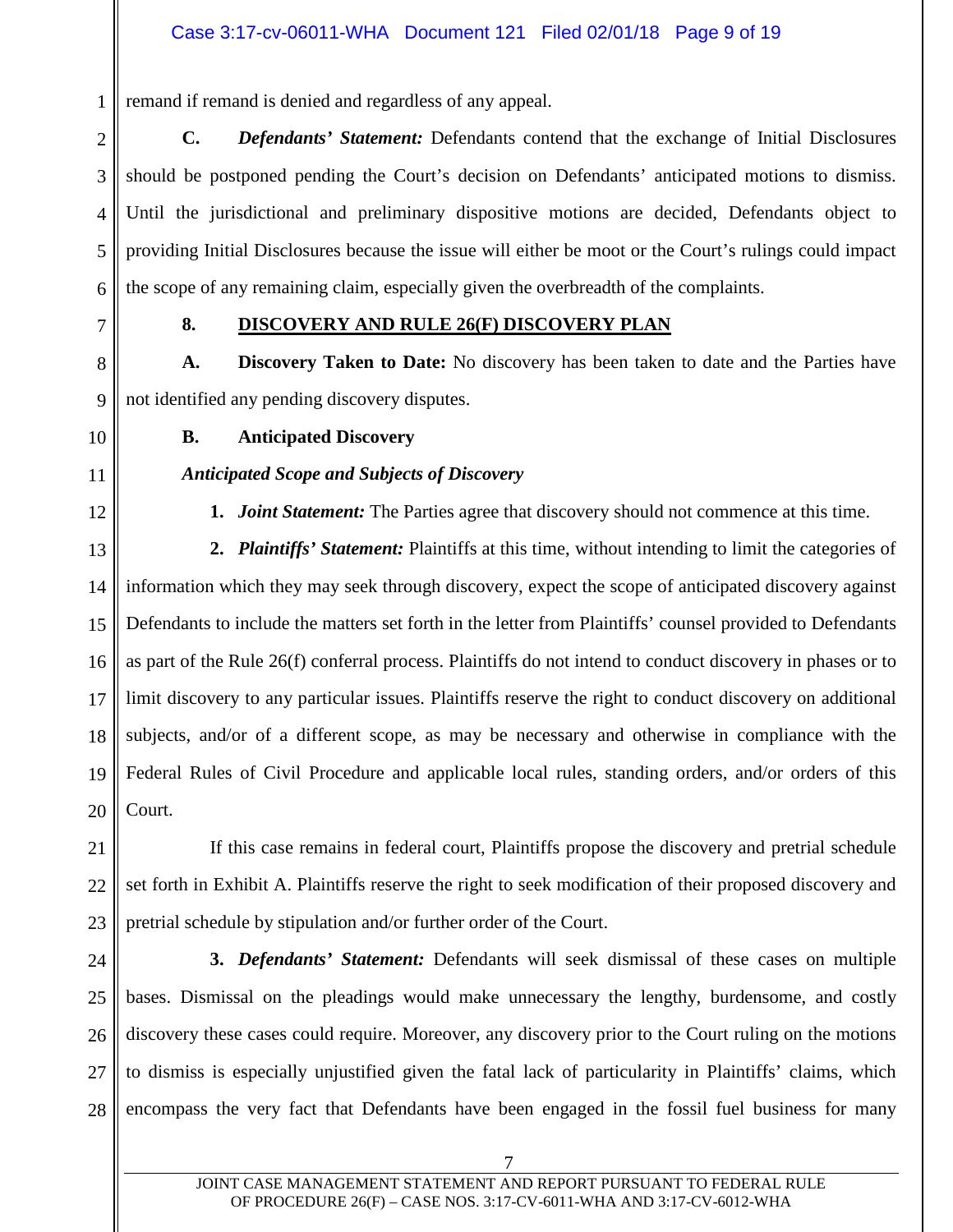#### Case 3:17-cv-06011-WHA Document 121 Filed 02/01/18 Page 10 of 19

1 2 3 4 decades, attacks the very existence of the industry, and implicates virtually every public statement allegedly made by each Defendant (and/or their hundreds of separate subsidiaries or affiliates) over the course of decades regarding economic policy, environmental energy policy, alternative energy and a host of other issues.

5 6 7 8 9 Plaintiffs' claims are necessarily based on global emissions by countless actors worldwide over many decades, including Plaintiffs themselves, national and local governments and agencies of not only the United States but also of every other nation, as well as countless consumers. To the extent any claims survive, Defendants will seek to join many other actors who are significant emitters of greenhouse gases or otherwise responsible for the behavior about which the Plaintiffs complain.

10 11 12 13 14 15 16 The scope of appropriate discovery will vary to a great degree depending on the Court's ruling on the motions to dismiss and resulting limitations and clarifications of the scope of the claims and the causation theories actually being asserted by Plaintiffs, as well as the identity of additional parties that are joined in this suit and the nature of the claims against them. For all these reasons, Defendants respectfully submit that this Court should resolve Plaintiffs' motion to remand and Defendants' anticipated motions to dismiss, as well as any third-party pleadings before the Parties proceed with discovery.

17 18 19 20 The breadth of discovery implicated by the claims as stated would be extremely burdensome, costly, inefficient, and unjustified. The proper scope of discovery can be determined only if these cases proceeds beyond the motions to dismiss, and subject to any limitations the Court places on Plaintiffs' claims.

21

#### *Electronically Stored Information*

22 23 24 25 26 The parties have conferred and will continue to confer regarding disclosure, discovery, and preservation of electronically stored information. The parties have reviewed this Court's model stipulated order regarding discovery of electronically stored information in standard cases and will consider whether to execute that order, with or without modification, or to agree upon another protocol for submission to the Court, at the appropriate time.

27

28

# *Claims of Privilege/Privilege Issues*

The Parties will confer further and, if necessary, submit to the Court a proposed stipulated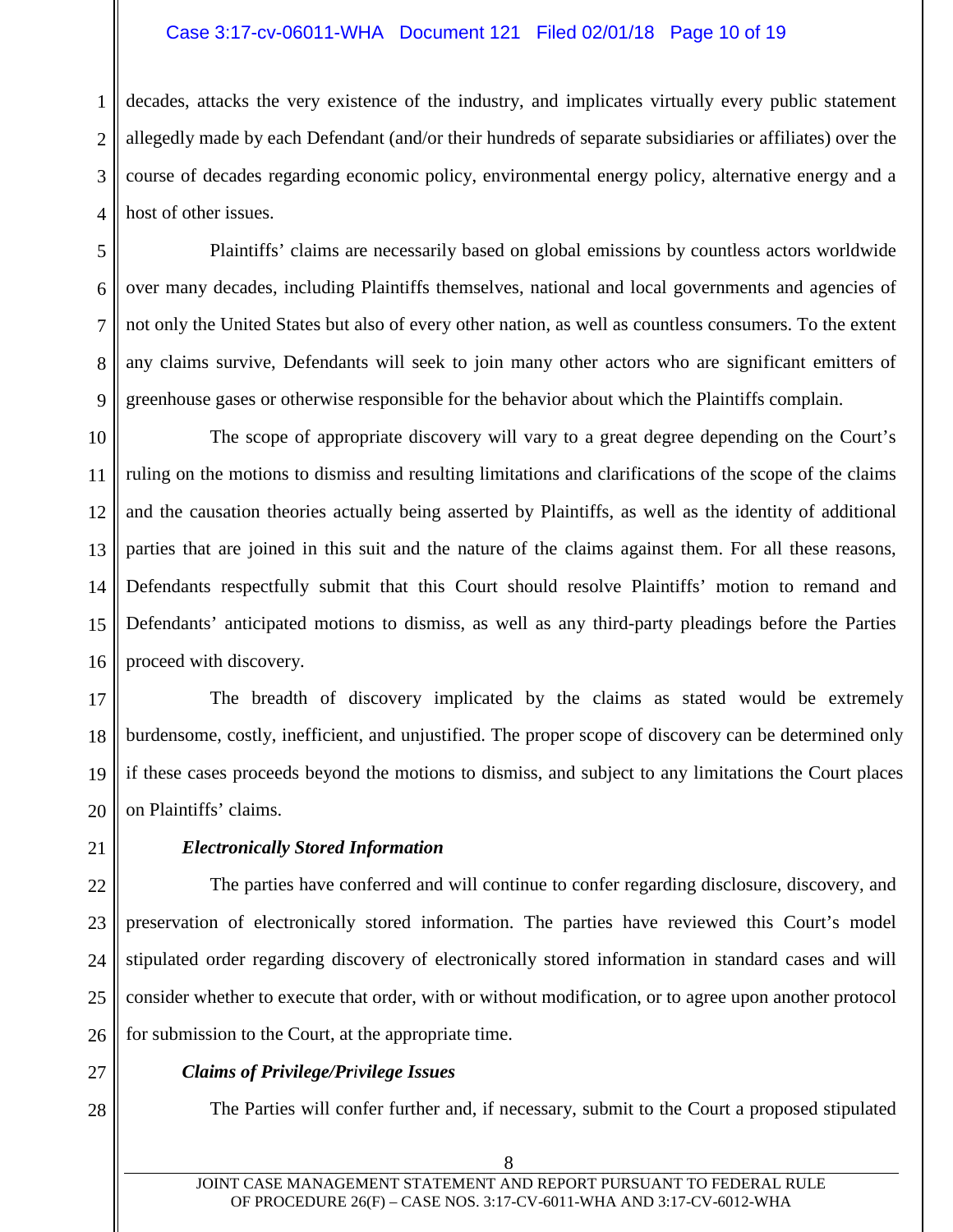#### Case 3:17-cv-06011-WHA Document 121 Filed 02/01/18 Page 11 of 19

1 2 3 4 protective order in keeping with the Northern District's Model Protective Order that will apply to highly confidential and confidential information, including any commercially sensitive and proprietary information, produced in discovery. The parties agree that Federal Rule of Evidence 502 will govern inadvertent production of privileged information.

5

### *Changes to the Limitations on Discovery Imposed by the Federal Rules*

6 7 8 9 10 11 12 13 14 **1.** *Plaintiffs' Statement:*Plaintiffs propose that limitations on the number of depositions under Fed. R. Civ. P. 30(a)(2) and the number of interrogatories under Fed. R. Civ. P. 33(a)(1) should be increased in a case of this scope involving five separate large corporate Defendants and involving conduct over a significant time period of decades. While it is difficult to predict at this stage of the case how many depositions of Defendants will be required, given the size and complexity of these corporate Defendants and the long period of time at issue in the case, it is reasonable to expect that Plaintiffs will need to take at least thirty-five (35) depositions of each Defendant and its employees, not including third party depositions. With respect to interrogatories, it is reasonable to expect that Plaintiffs will need to serve at least 30 interrogatories to each Defendant.

15 16 17 18 19 20 21 22 **2.** *Defendants' Statement:* Defendants believe that it is premature to address possible changes to the limitations on the discovery imposed by the Federal Rules. Once the pending Motion to Remand, the anticipated motions to dismiss, the threshold questions about the viability and the scope of the claims, and the number and identity of additional parties to be brought into the case have been addressed by the Court, the Parties will meet and confer about any appropriate changes to the limitations to discovery imposed by the Federal Rules of Civil Procedure. The scope of discovery proposed by Plaintiffs in these cases only serves to underscore the necessity of resolving the critical threshold legal issues in advance of beginning initial disclosures and discovery.

23

### *Opportunities to Reduce Costs and Increase Efficiency and Speed*

24 25 1. *Joint Statement:* The Parties will increase efficiency and speed by exchanging documents, including written discovery, electronically.

26 27 28 2. *Defendants Statement:* Postponing the commencement of any discovery at least until after the Court's ruling on the Defendants' anticipated motions to dismiss will reduce costs and

9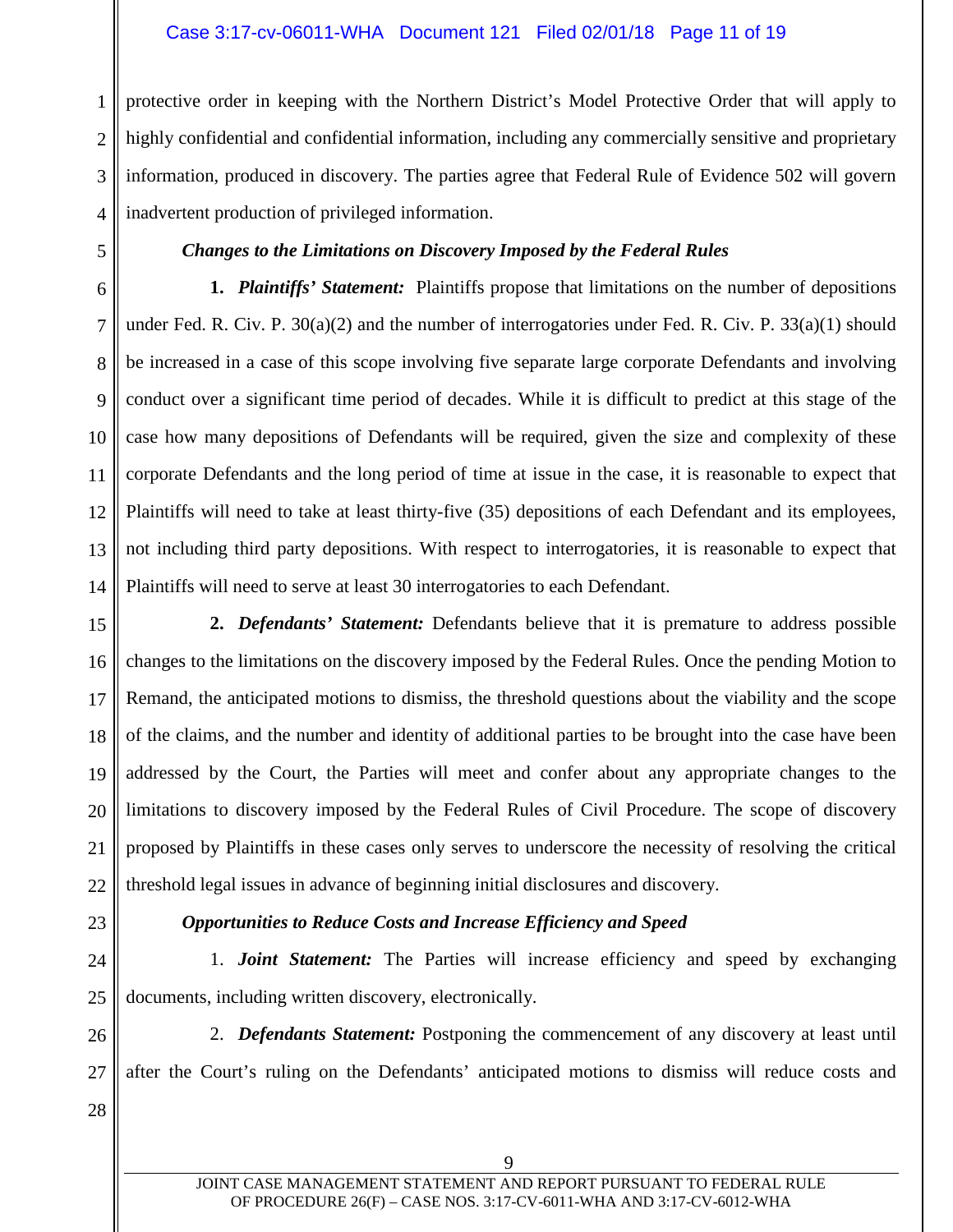#### Case 3:17-cv-06011-WHA Document 121 Filed 02/01/18 Page 12 of 19

1 2 increase efficiency by postponing judicial resources necessary to resolve premature disputes regarding the proper scope of any discovery.

3

4

5

### **9. CLASS ACTIONS**

These cases are not class actions and do not require certification as such.

### **10. RELATED CASES**

6 7 8 **A.** *Joint Statement:* On October 31, 2017, this Court entered an order, on stipulation of the Parties, relating these actions. On November 8, 2017, this District's Executive Committee declined to relate these actions to three other actions currently pending before Judge Chhabria.

9

10 11 12 13 **B.** *Plaintiffs' Statement:* On January 22, 2018, Plaintiffs filed a Notice of Pendency of Other Action or Proceeding informing the Court of (i) a January 8, 2018 petition for pre-suit discovery filed by Exxon Mobil Corporation in Texas state court and (ii) an action filed in January by the City of New York in the Southern District of New York. Plaintiffs do not believe these cases are currently related to any other pending cases or proceedings for the purposes of Civil Local Rules 3-12 and 3-13.

- 14 15 16 17 18 19 20 21 22 23 24 **C.** *Defendants' Statement:* Defendants believe that these cases are also related to the three similar cases filed by the Counties of San Mateo and Marin, and the City of Imperial Beach (Case No. 17-cv-04929, Case No. 17-cv-04935, and Case No. 17-cv-04934, respectively). Defendants further believe that the two cases before this Court are also related to three other cases in this District alleging similar climate-change related harms based on Defendants' production and sale of oil and gas, filed by the City of Santa Cruz (Case No. 18-cv-00458), the County of Santa Cruz (Case No. 18-cv-00450), and the City of Richmond (California State Court Case No. 18-00055). Defendants also note that plaintiffs' counsel represent the City of New York in a similar lawsuit brought in the Southern District of New York against the same Defendants (S.D.N.Y. Case No. 18-cv-182). ExxonMobil's petition filed in Texas state court pursuant to Rule 202 of the Texas Rules of Civil Procedure does not relate to these actions.
- 25

### **11. RELIEF**

26 27 28 **A.** *Plaintiffs' Statement:* In both actions, Plaintiffs seek an order finding that Defendants are jointly and severally liable for the public nuisance of global warming-induced sea level rise. Plaintiffs seek an abatement fund to pay for the costs in San Francisco and Oakland for the People to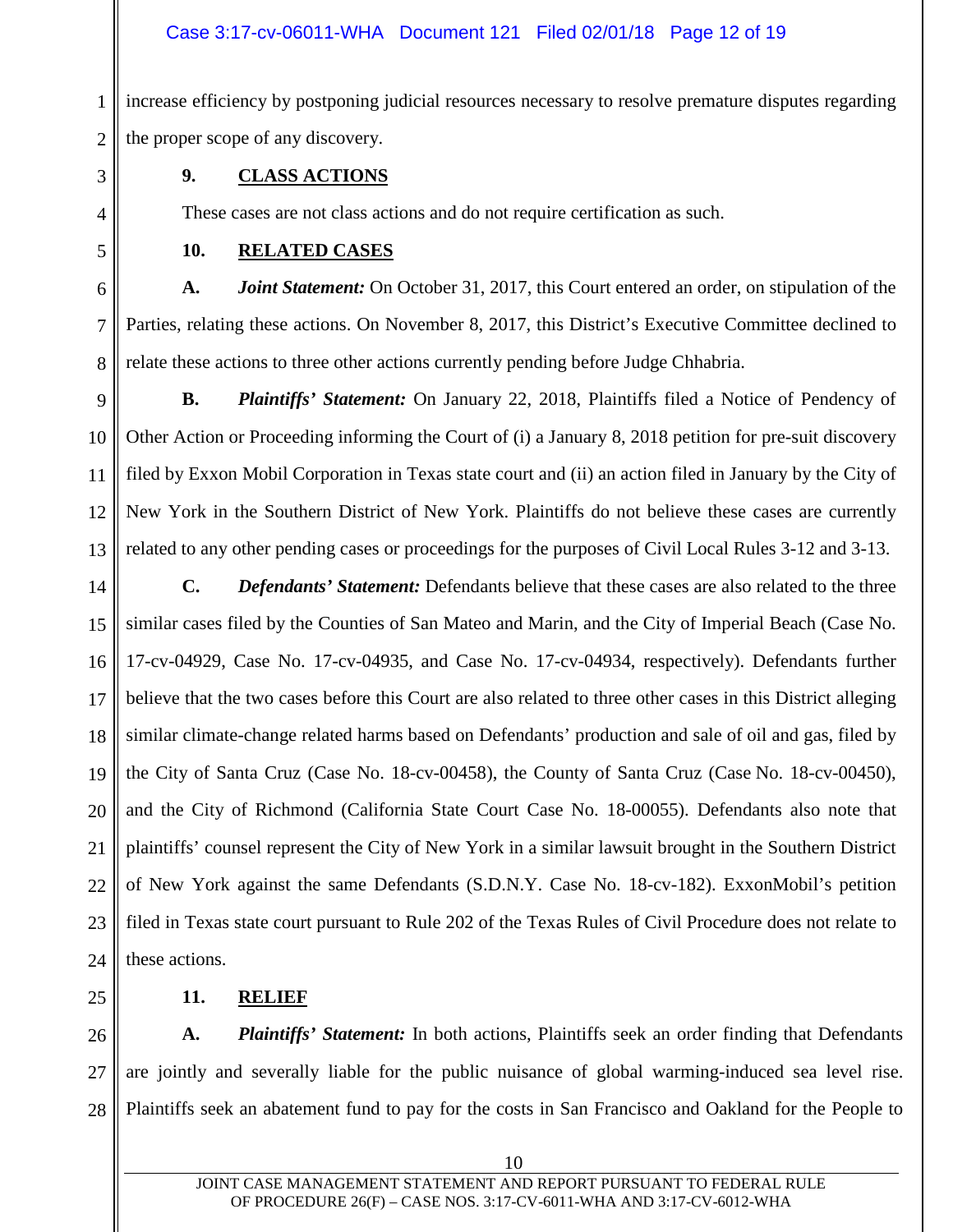#### Case 3:17-cv-06011-WHA Document 121 Filed 02/01/18 Page 13 of 19

1 2 3 4 adapt to global warming-induced sea level rise. Plaintiffs intend to establish the amount of the necessary abatement funds through expert calculations and testimony to be developed at an appropriate time and thus it is premature to compute damages at this time. In addition, Plaintiffs seek attorneys' fees, costs and expenses, and both pre- and post-judgment interest as permitted by California law.

5 6 7 8 9 10 11 **B.** *Defendants' Statement:* Plaintiffs' claims have no merit, and Plaintiffs are entitled to no relief whatsoever. Defendants request that the Court enter judgment against Plaintiffs on all causes of action and deny all of Plaintiffs' prayers for relief. Plaintiffs' requested "abatement fund" is nothing more than a request for damages, which are not recoverable pursuant to their public nuisance cause of action. Moreover, Defendants do not believe there is any legally valid means of proving, calculating, or attributing causation or damages in this case. Defendants reserve the right to seek costs to the extent they prevail.

12

#### **12. SETTLEMENT AND ADR**

13 14 15 16 17 The Parties met and conferred regarding their obligations under this District's Civil Local Rule 16-8 and ADR Local Rules 3-5. The Parties agreed that any ADR process is premature at this time. The Parties and counsel filed ADR Certifications and a Joint Notice of Need for ADR Phone Conference, which was scheduled and took place on January 30, 2018. At this time, the parties do not expect to be able to settle these cases.

18

#### **13. CONSENT TO MAGISTRATE JUDGE FOR ALL PURPOSES**

19 20 The Parties respectfully decline to have a magistrate judge conduct all further proceedings including trial and entry of judgment.

21

#### **14. OTHER REFERENCES**

22 23 The Parties do not currently believe that these actions are suitable for reference to binding arbitration or a special master.

24

#### **15. NARROWING OF ISSUES**

25 26 **A.** *Joint Statement:* The parties will continue to confer regarding the possible narrowing of issues. At this time, the parties do not request any bifurcation of issues, claims, or defenses.

27 28 **B.** *Plaintiffs' Statement:* Plaintiffs do not at this time believe that pertinent factual and/or legal issues can be narrowed by agreement or motion.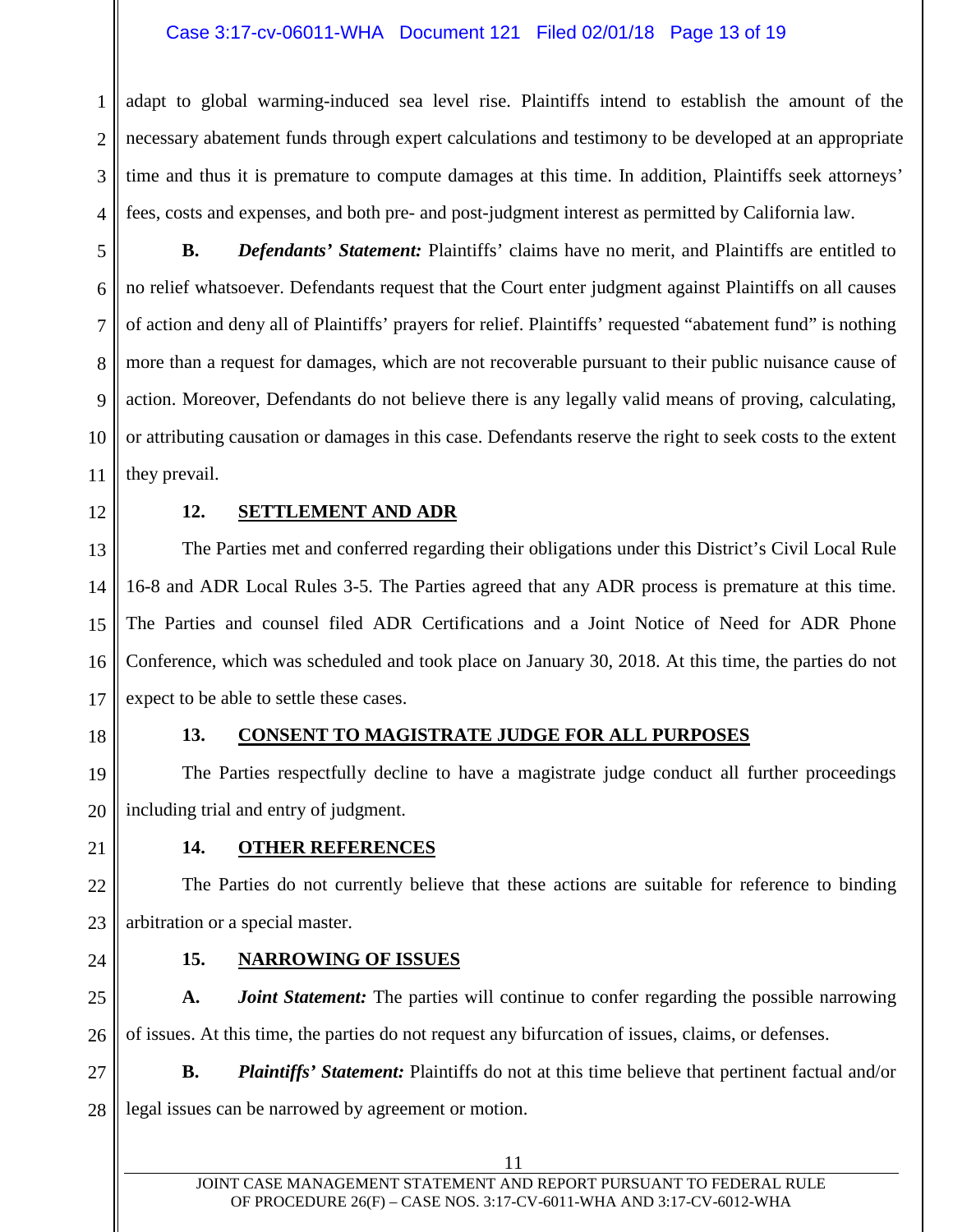1 2 **C.** *Defendants' Statement:* Defendants believe that the Court's decision on Defendants' anticipated motions to dismiss will narrow the scope of the issues presented.

3

4

5

### **16. EXPEDITED TRIAL PROCEDURE/SCHEDULE**

The Parties do not believe that an expedited schedule is appropriate for these actions.

### **17. SCHEDULING**

6 7 8 **A.** *Plaintiffs' Statement:* Proposed dates for designation of experts, discovery cutoff, hearing of dispositive motions, pretrial conference and trial are set forth above in the Plaintiffs' proposed discovery plan attached as Exhibit A.

9 10 11 12 **B.** *Defendants' Statement:* Defendants assert that Plaintiffs' claims are not viable and therefore no discovery is justified. Regardless, Defendants believe that it is premature to propose any discovery or trial schedule until after the Court has ruled on the motion to remand, the anticipated motions to dismiss and other threshold motions, and the addition of necessary third parties.

13

### **18. TRIAL**

14 15 **A.** *Plaintiffs' Statement:* Plaintiffs intend to try these actions to the Court. A consolidated trial in these actions is expected to take approximately six weeks.

16 17 18 19 20 **B.** *Defendants' Statement:* Defendants believe that it is premature to estimate the duration of trial. Once the motions to dismiss have been decided and all other relevant entities have been added to any remaining claims, the Defendants will be in a better position to estimate the expected duration of trial. Nothing in this Statement should be construed as a waiver by any Defendant of the right to a trial by jury.

21

## **19. DISCLOSURE OF NON-PARTY INTERESTED ENTITIES OR PERSONS**

**B.** *Defendants' Statement:* The Defendants have each filed Certifications of Interested

22 23 **A.** *Plaintiffs' Statement:*Plaintiffs have not filed a Certification of Interested Entities or Persons because Civil Local Rule 3-15 does not apply to any governmental entity or its agencies.

Parties.<sup>[3](#page-13-0)</sup> Defendants know of no additional interested entities or persons other than those identified in

24

25

26 27

<span id="page-13-0"></span><sup>28</sup>  <sup>3</sup> BP's Certifications of Interested Parties: Oakland ECF No. 10 and S.F. ECF No. 9; Chevron's Certifications of Interested Parties: Oakland ECF No. 2 and S.F. ECF No. 2; ConocoPhillips' Certifications of Interested Parties: Oakland ECF No. 42 and S.F. ECF No. 34; ExxonMobil's Certification of Interested Parties: Oakland ECF No. 55 and S.F. No. ECF 41; and, Shell's Certifications of Interested Parties: Oakland ECF No. 74 and S.F. No. ECF 49.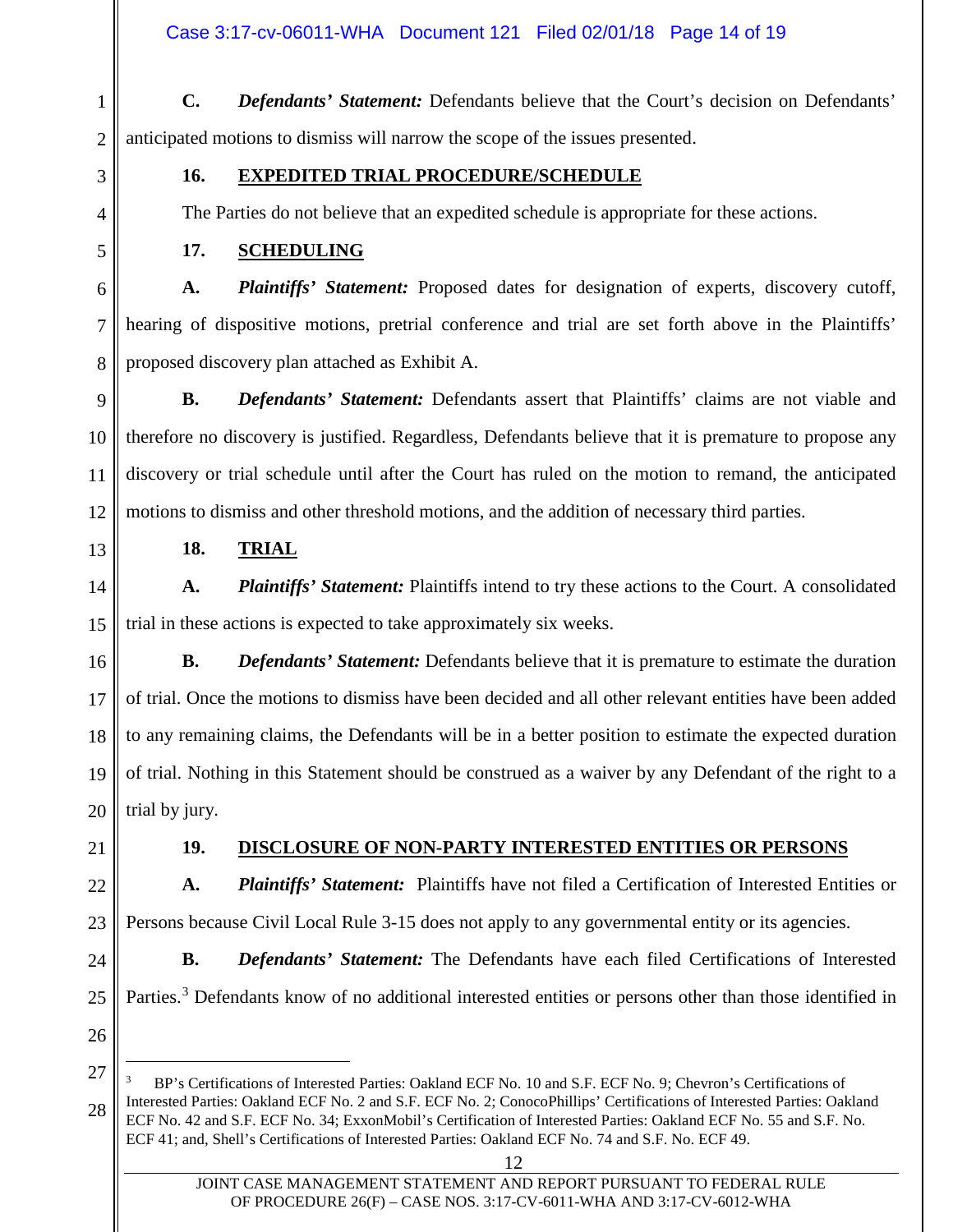#### Case 3:17-cv-06011-WHA Document 121 Filed 02/01/18 Page 15 of 19

1 2 3 their respective Certifications, and stand on the disclosures in those certifications of entities having either (i) a financial interest in the subject matter in controversy or in a party to the proceeding; or (ii) any other kind of interest that could be substantially affected by the outcome of the proceeding.

4 5 6 7 8 Defendants believe that one or more persons or entities might be funding Plaintiff's actions and should be identified by Plaintiffs as persons or entities having either (i) a financial interest in the subject matter in controversy or in a party to the proceeding; or (ii) any other kind of interest that could be substantially affected by the outcome of the proceeding. *See* Standing Order for All Judges of the Northern District of California, ¶ 19.

9

#### **20. GUIDELINES FOR PROFESSIONAL CONDUCT**

10 11 Counsel of record for the Parties to these actions certify that they have reviewed the Guidelines for Professional Conduct for the Northern District of California.

12

#### **21. OTHER MATTERS**

13 14 The parties at this time have not identified any other matters that may facilitate the just, speedy and inexpensive disposition of this matter.

15

#### **22. PLAN TO PROVIDE OPPORTUNITIES TO JUNIOR LAWYERS**

16 17 18 19 20 21 22 23 Pursuant to the Supplemental Order to Order Setting Initial Case Management Conference in Civil Cases Before Judge William Alsup, the Parties intend to provide opportunities to junior lawyers to argue motions, take depositions, and examine witnesses at trial.<sup>[4](#page-14-0)</sup> Discovery and motion practice other than Plaintiffs' motion to remand have not yet commenced. Although the Parties identify below the junior attorneys who are working on these cases and are currently less than six years out of law school, they will be able to assign specific attorneys to individual motions, depositions, and trial work after the threshold motions and disputes have been resolved and the anticipated scope of motion practice, and discovery, have been identified with more specificity.

24

25

26

Hagens Berman Sobol Shapiro on behalf of Plaintiffs: Emily Brown and Emerson Hilton; Oakland City Attorney's office on behalf of Plaintiffs: legal fellow Malia McPherson; Arnold & Porter Kaye Scholer LLP of behalf of Defendant BP: Ryan Light, Stephanie Kang,

27

<span id="page-14-0"></span>28

The Parties have discussed these requirements with their clients and do not believe it is necessary to require client representatives to attend the upcoming case management conference where this subject will be discussed.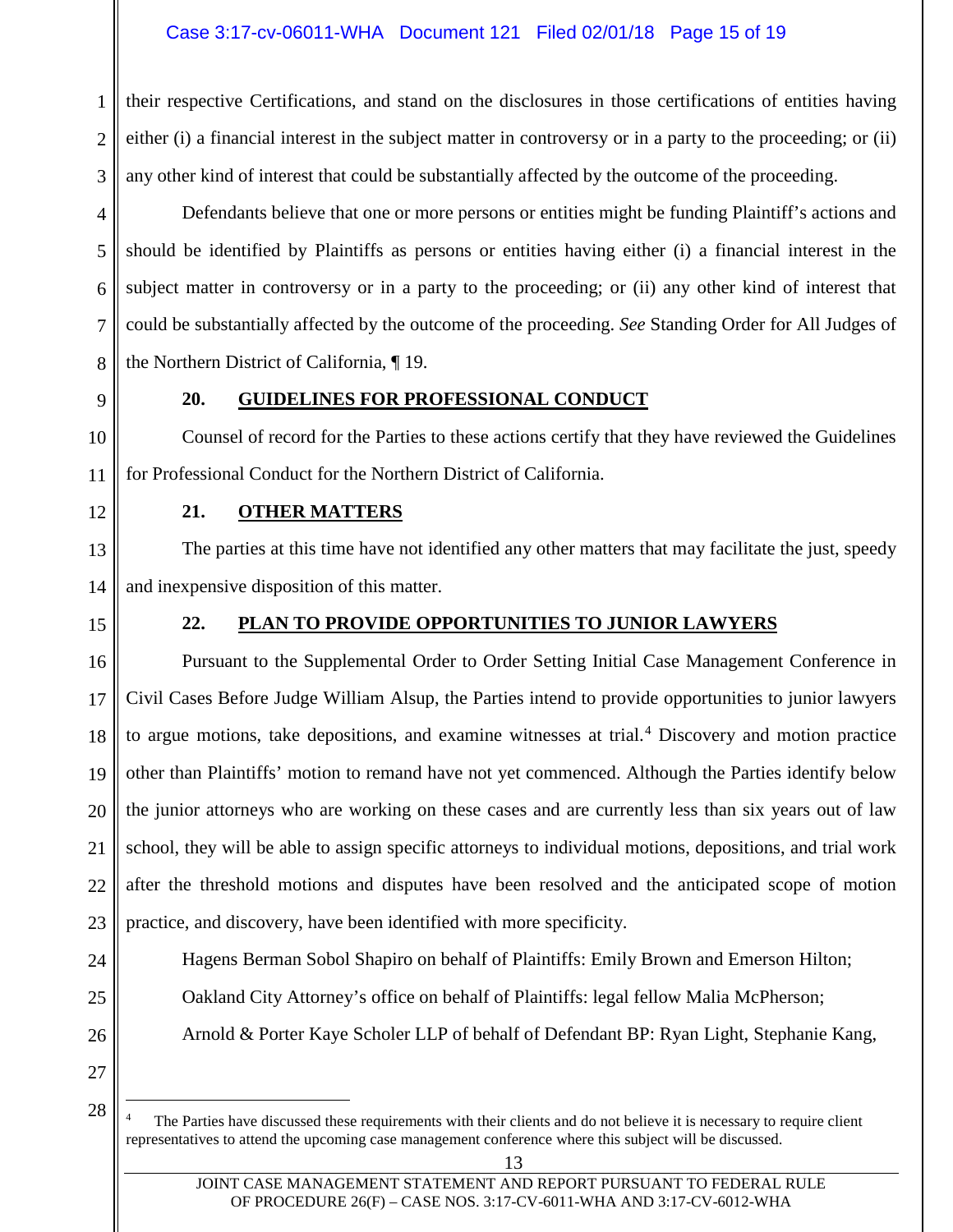# Case 3:17-cv-06011-WHA Document 121 Filed 02/01/18 Page 16 of 19

 $\mathbb{I}$ 

|                | and Rachael Shen.                                                                                                                           |                                                                                      |  |
|----------------|---------------------------------------------------------------------------------------------------------------------------------------------|--------------------------------------------------------------------------------------|--|
| $\overline{2}$ | Gibson Dunn & Crutcher LLP on behalf of Defendant Chevron: Richard Dudley, Steve Henrick,                                                   |                                                                                      |  |
| 3              | Sam Eckman, Ryan McGinley-Stempel, Michael Selkirk, Jessica Culpepper, and Kelsey Helland.                                                  |                                                                                      |  |
|                |                                                                                                                                             |                                                                                      |  |
| 4              |                                                                                                                                             | Susman Godfrey LLP on behalf of Defendant Chevron: Kemper Diehl and Michael Adamson. |  |
| 5              | King & Spalding LLP on behalf of Defendant ConocoPhillips: Nicholas Miller-Stratton.                                                        |                                                                                      |  |
| 6              | O'Melveny & Myers LLP on behalf of Defendant ExxonMobil: Lauren Kaplan.                                                                     |                                                                                      |  |
| 7              | Paul, Weiss, Rifkind Wharton & Garrison LLP on behalf of Defendant ExxonMobil: Nora                                                         |                                                                                      |  |
| 8              | Ahmed and Charles Hamilton.                                                                                                                 |                                                                                      |  |
| 9              | Munger, Tolles & Olson LLP on behalf of Defendant Shell: Elizabeth Kim.                                                                     |                                                                                      |  |
| 10             |                                                                                                                                             |                                                                                      |  |
| 11             | Dated: February 1, 2018                                                                                                                     | Respectfully submitted,                                                              |  |
| 12             |                                                                                                                                             |                                                                                      |  |
| 13             | By: ** /s/ Erin Bernstein                                                                                                                   | By: $**/s/Mat$ D. Goldberg                                                           |  |
| 14             |                                                                                                                                             |                                                                                      |  |
| 15             | Barbara J. Parker (State Bar #069722)<br><b>City Attorney</b>                                                                               | Dennis J. Herrera (State Bar #139669)<br><b>City Attorney</b>                        |  |
|                | Maria Bee (State Bar #167716)                                                                                                               | Ronald P. Flynn (State Bar #184186)                                                  |  |
| 16             | <b>Special Counsel</b>                                                                                                                      | <b>Chief Deputy City Attorney</b>                                                    |  |
| 17             | Erin Bernstein (State Bar #231539)                                                                                                          | Yvonne R. Meré (State Bar #173594)                                                   |  |
|                | Senior Deputy City Attorney                                                                                                                 | Chief of Complex and Affirmative Litigation                                          |  |
| 18             | Malia McPherson (State Bar #313918)<br>Attorney                                                                                             | Robb W. Kapla (State Bar #238896)<br>Deputy City Attorney                            |  |
| 19             | One Frank H. Ogawa Plaza, 6th Floor                                                                                                         | Matthew D. Goldberg (State Bar #240776)                                              |  |
|                | Oakland, California                                                                                                                         | Deputy City Attorney                                                                 |  |
| 20             | Tel.: (510) 238-3601                                                                                                                        | City Hall, Room 234                                                                  |  |
|                | Fax: (510) 238-6500                                                                                                                         | 1 Dr. Carlton B. Goodlett Place                                                      |  |
| 21             | Email: ebernstein@oaklandcityattorney.org                                                                                                   | San Francisco, California 94102-4602                                                 |  |
| 22             |                                                                                                                                             | Tel.: (415) 554-4748                                                                 |  |
|                | <b>Attorneys for The People</b>                                                                                                             | Fax.: (415) 554-4715                                                                 |  |
| 23             | ** Pursuant to Civ. L.R. 5-1(i)(3), the electronic                                                                                          | Email: matthew.goldberg@sfcityatty.org                                               |  |
| 24             | filer has obtained approval from this signatory.                                                                                            | <b>Attorneys for The People</b>                                                      |  |
| 25             |                                                                                                                                             | ** Pursuant to Civ. L.R. 5-1(i)(3), the electronic                                   |  |
| 26             |                                                                                                                                             | filer has obtained approval from this signatory.                                     |  |
| 27             |                                                                                                                                             |                                                                                      |  |
| 28             |                                                                                                                                             |                                                                                      |  |
|                |                                                                                                                                             |                                                                                      |  |
|                |                                                                                                                                             | 14                                                                                   |  |
|                | JOINT CASE MANAGEMENT STATEMENT AND REPORT PURSUANT TO FEDERAL RULE<br>OF PROCEDURE 26(F) - CASE NOS. 3:17-CV-6011-WHA AND 3:17-CV-6012-WHA |                                                                                      |  |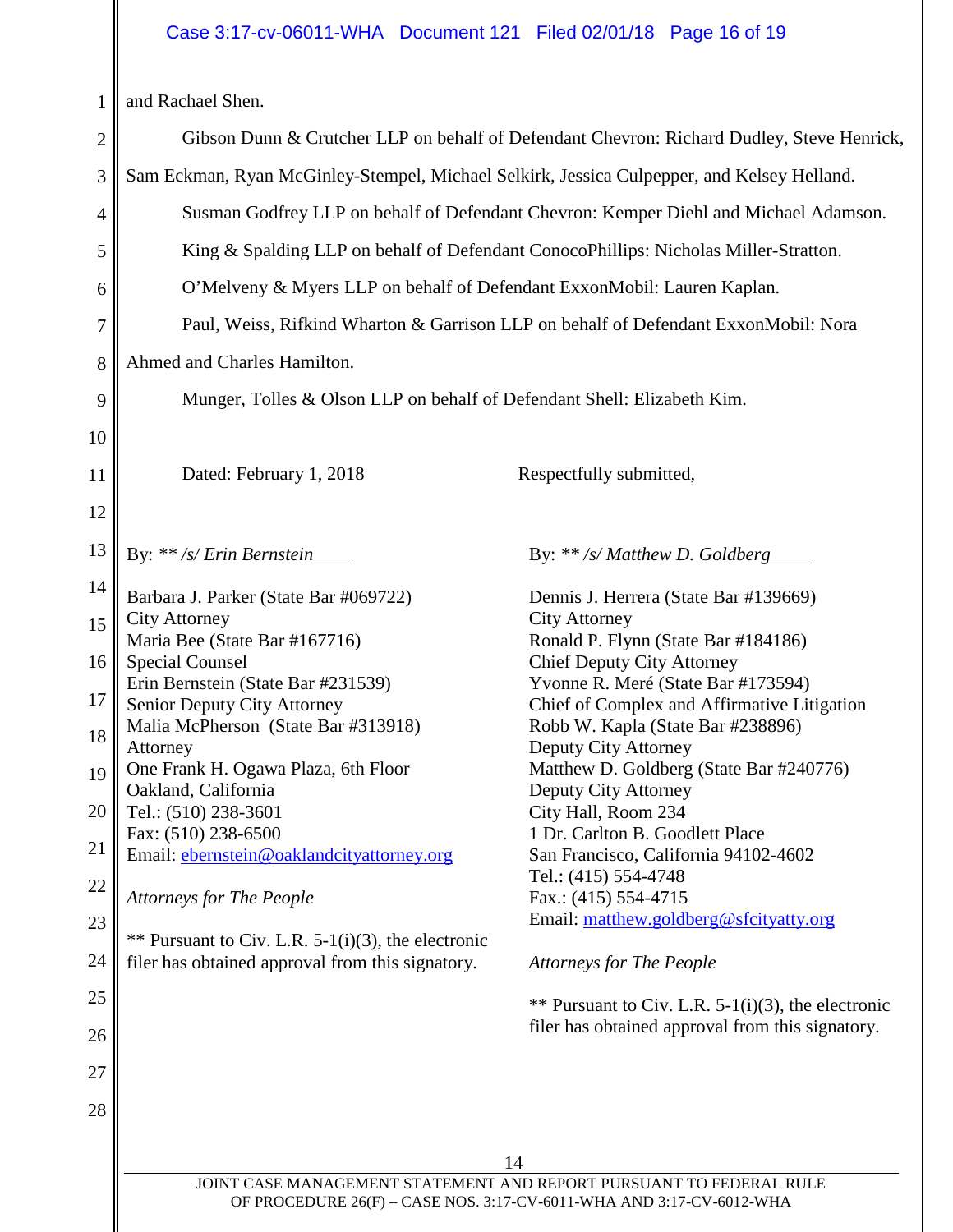#### Case 3:17-cv-06011-WHA Document 121 Filed 02/01/18 Page 17 of 19

By: \*\* /s/ *Steve W. Berman*

- 2 Steve W. Berman (*pro hac vice*) E-mail: [steve@hbsslaw.com](mailto:steve@hbsslaw.com)
- 3 **HAGENS BERMAN SOBOL SHAPIRO LLP** 1918 Eighth Ave. Suite 3300
- 4 Seattle, Washington 98101 Tel.: (206) 623-7292
- 5 Fax: (206) 623-0594
- 6 7 Shana E. Scarlett (State Bar #217895) **HAGENS BERMAN SOBOL SHAPIRO LLP**
- 8 715 Hearst Avenue, Suite 202
- 9 Berkeley, California 94710 Tel.: (510) 725-3000
- Fax: (510) 725-3001
- 10 Matthew F. Pawa (*pro hac vice*) E-mail: [mattp@hbsslaw.com](mailto:mattp@hbsslaw.com)
- 11 Benjamin A. Krass (*pro hac vice)* E-mail: [benk@hbsslaw.com](mailto:benk@hbsslaw.com)
- 12 **HAGENS BERMAN SOBOL SHAPIRO LLP** 1280 Centre Street, Suite 230
- 13 Newton Centre, Massachusetts 02459 Tel.: (617) 641-9550
- 14 Fax: (617) 641-9551
- 15

16

18

19

20

21

22

23

24

25

26

27

28

1

- *Of Counsel Attorneys for The People*
- 17 \*\* Pursuant to Civ. L.R.  $5-1(i)(3)$ , the electronic filer has obtained approval from this signatory.

By: */s/ Theodore J. Boutrous, Jr.*

Theodore J. Boutrous, Jr. (SBN 132099) Andrea E. Neuman (SBN 149733) William E. Thomson (SBN 187912) Ethan D. Dettmer (SBN 196046) Joshua S. Lipshutz (SBN 242557) Anne Champion (*pro hac vice*) **GIBSON, DUNN & CRUTCHER LLP** 333 South Grand Avenue Los Angeles, CA 90071 Telephone: (213) 229-7000 Facsimile: (213) 229-7520 E-mail: [tboutrous@gibsondunn.com](mailto:tboutrous@gibsondunn.com) E-mail: [aneuman@gibsondunn.com](mailto:aneuman@gibsondunn.com) E-mail: [wthomson@gibsondunn.com](mailto:wthomson@gibsondunn.com) E-mail: [edettmer@gibsondunn.com](mailto:edettmer@gibsondunn.com) E-mail: [jlipshutz@gibsondunn.com](mailto:jlipshutz@gibsondunn.com) E-mail: [achampion@gibsondunn.com](mailto:achampion@gibsondunn.com)

Herbert J. Stern (*pro hac vice*) Joel M. Silverstein (*pro hac vice*) **STERN & KILCULLEN, LLC** 325 Columbia Turnpike, Suite 110 Florham Park, NJ 07932-0992 Telephone: (973) 535-1900 Facsimile: (973) 535-9664 E-mail: [hstern@sgklaw.com](mailto:hstern@sgklaw.com) E-mail: [jsilverstein@sgklaw.com](mailto:jsilverstein@sgklaw.com)

Neal S. Manne (SBN 94101) Johnny W. Carter (*pro hac vice*) Erica Harris (*pro hac vice*) Steven Shepard (*pro hac vice*) **SUSMAN GODFREY LLP** 1000 Louisiana, Suite 5100 Houston, TX 77002 Telephone: (713) 651-9366 Facsimile: (713) 654-6666 E-mail: [nmanne@susmangodfrey.com](mailto:nmanne@susmangodfrey.com) E-mail: [jcarter@susmangodfrey.com](mailto:jcarter@susmangodfrey.com) E-mail: [eharris@susmangodfrey.com](mailto:eharris@susmangodfrey.com) E-mail: [sshepard@susmangodfrey.com](mailto:sshepard@susmangodfrey.com)

*Attorneys for Defendant CHEVRON CORPORATION*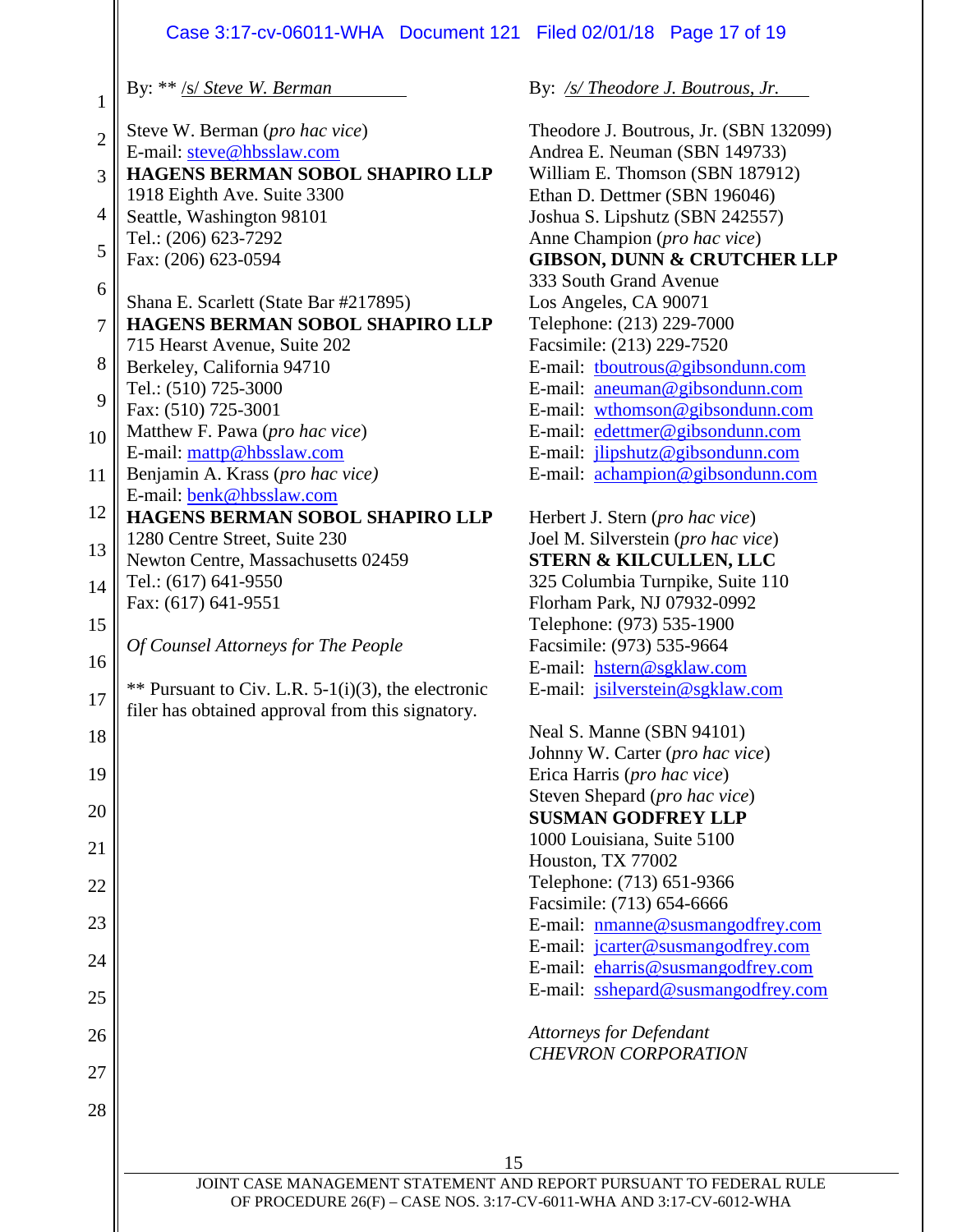### Case 3:17-cv-06011-WHA Document 121 Filed 02/01/18 Page 18 of 19

By: \*\**/s/ Jonathan W. Hughes*

2 Jonathan W. Hughes (SBN 186829)

**ARNOLD & PORTER KAYE SCHOLER LLP**

- 3 Three Embarcadero Center, 10th Floor San Francisco, California 94111-4024
- 4 Telephone: (415) 471-3100 Facsimile: (415) 471-3400

1

5 E-mail: [jonathan.hughes@apks.com](mailto:jonathan.hughes@apks.com)

6 Matthew T. Heartney (SBN 123516)

#### 7 John D. Lombardo (SBN 187142) **ARNOLD & PORTER KAYE SCHOLER LLP**

- 8 777 South Figueroa Street, 44th Floor Los Angeles, California 90017-5844
- $\mathbf{Q}$ Telephone: (213) 243-4000
- 10 Facsimile: (213) 243-4199
- E-mail: [matthew.heartney@apks.com](mailto:matthew.heartney@apks.com)
- 11 E-mail: [john.lombardo@apks.com](mailto:john.lombardo@apks.com)
- 12 Philip H. Curtis (*pro hac vice*) Nancy Milburn (*pro hac vice*)
- 13 **ARNOLD & PORTER KAYE SCHOLER LLP**
- 14 250 West 55th Street New York, NY 10019-9710
- 15 Telephone: (212) 836-8383
- 16 17 Facsimile: (212) 715-1399 E-mail: [philip.curtis@apks.com](mailto:philip.curtis@apks.com) E-mail: [nancy.milburn@apks.com](mailto:nancy.milburn@apks.com)
- 18 *Attorneys for Defendant BP P.L.C.*

21

22

23

24

25

26

27

28

19 20  $**$  Pursuant to Civ. L.R. 5-1(i)(3), the electronic signatory has obtained approval from this signatory

By: \*\**/s/ Carol M. Wood*

Megan R. Nishikawa (SBN 271670) **KING & SPALDING LLP** 101 Second Street, Suite 2300 San Francisco, California 94105 Telephone: (415) 318-1200 Facsimile: (415) 318-1300 Email: [mnishikawa@kslaw.com](mailto:mnishikawa@kslaw.com)

Tracie J. Renfroe (*pro hac vice*) Carol M. Wood (*pro hac vice*) **KING & SPALDING LLP** 1100 Louisiana Street, Suite 4000 Houston, Texas 77002

Telephone: (713) 751-3200 Facsimile: (713) 751-3290 Email: [trenfroe@kslaw.com](mailto:trenfroe@kslaw.com) Email: [cwood@kslaw.com](mailto:cwood@kslaw.com)

Justin A. Torres (*pro hac vice*) **KING & SPALDING LLP** 1700 Pennsylvania Avenue, NW Suite 200 Washington, DC 20006-4707 Telephone: (202) 737 0500 Facsimile: (202) 626 3737 Email: [jtorres@kslaw.com](mailto:jtorres@kslaw.com)

### *Attorneys for Defendant CONOCOPHILLIPS COMPANY*

\*\* Pursuant to Civ. L.R.  $5-1(i)(3)$ , the electronic signatory has obtained approval from this signatory